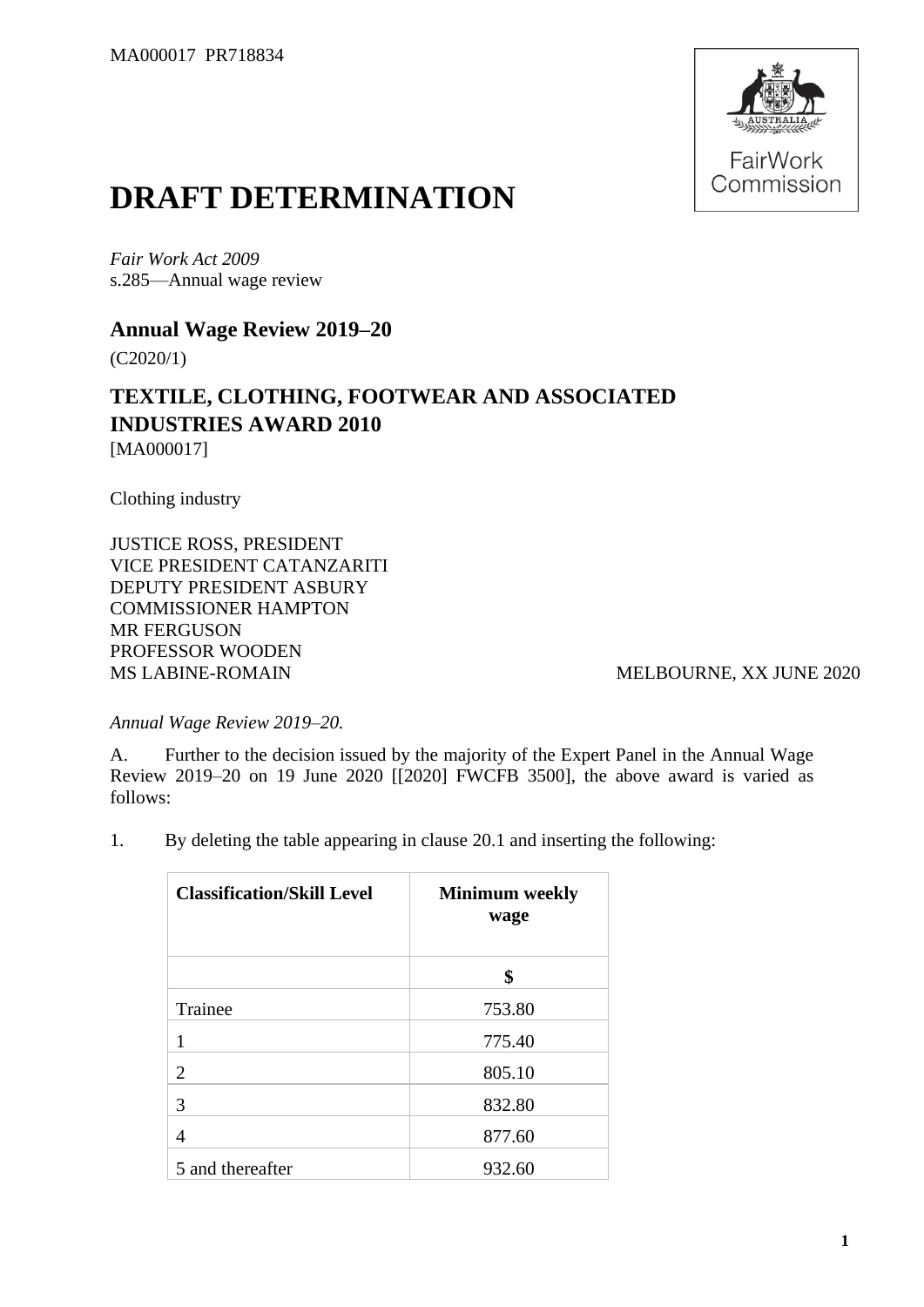| <b>Classification/Skill Level</b> | <b>Minimum</b> weekly<br>wage |
|-----------------------------------|-------------------------------|
|                                   | \$                            |
| General hand                      | 753.80                        |
| Operator - Grade 3                | 775.40                        |
| Operator - Grade 2                | 804.80                        |
| Operator - Grade 1                | 834.70                        |
| Senior Operator - Grade 2         | 877.60                        |
| Senior Operator - Grade 1         | 905.10                        |

2. By deleting the table appearing in clause 20.2 and inserting the following:

3. By deleting the table appearing in clause 20.3 and inserting the following:

| <b>Classification/Skill Level</b> | <b>Minimum</b> weekly<br>wage |
|-----------------------------------|-------------------------------|
|                                   | \$                            |
| Storeworker Grade 1               |                               |
| On commencement                   | 805.10                        |
| After 3 months                    | 815.20                        |
| After 12 months                   | 825.10                        |
| Storeworker Grade 2               | 832.70                        |
| Storeworker Grade 3               | 857.20                        |
| Storeworker Grade 4               | 882.40                        |

6. By deleting the year "2019" in clause 20.12(b) and inserting "2020".

7. By deleting "\$791.30" and "\$20.82" appearing under the 'Wages' heading in the Appendix to Schedule F and inserting "\$805.10" and "\$21.19" respectively.